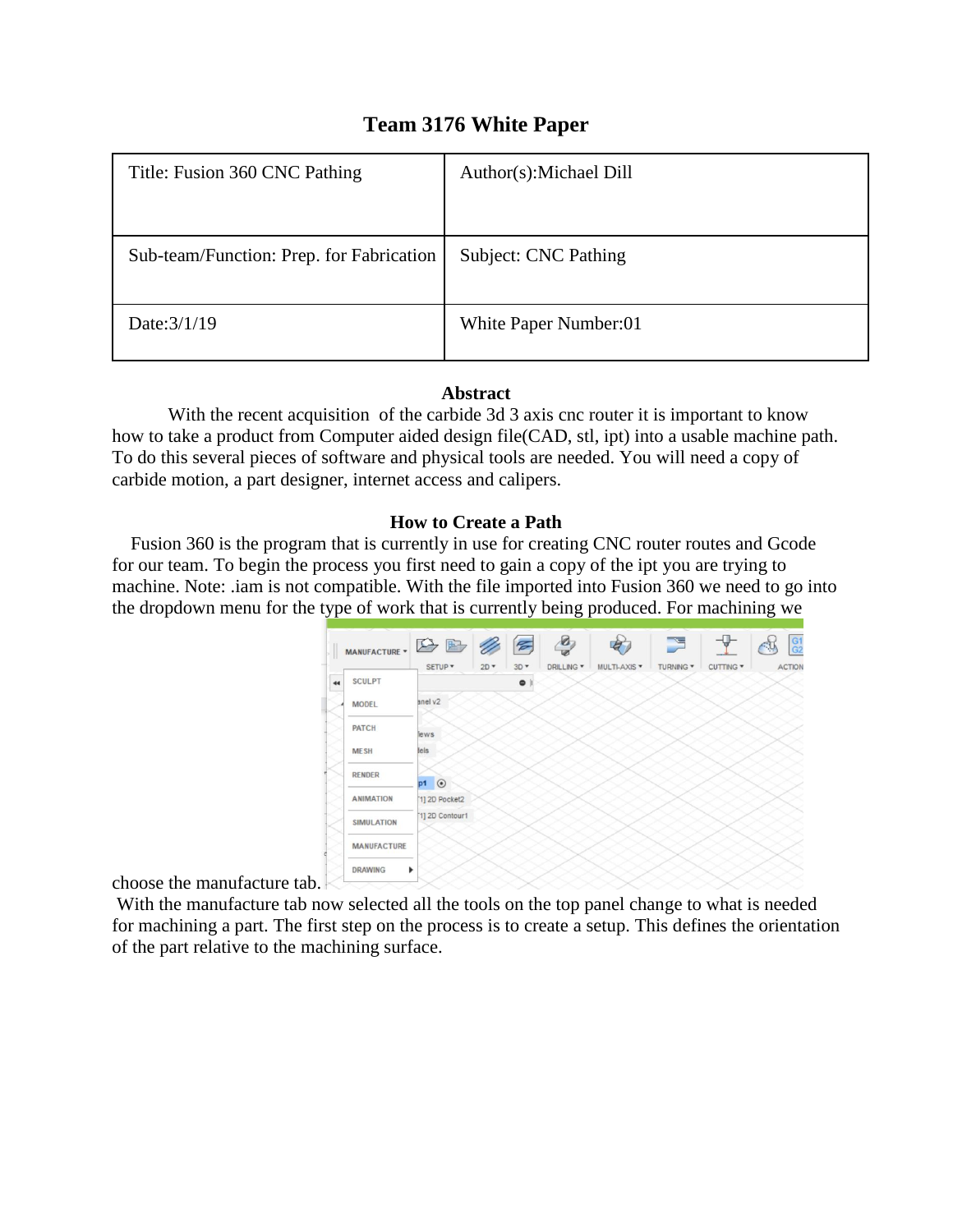

Be sure the Z and X axis are set correctly. While still in the setup screen be sure to select no additional stock under the stock tab.

|             | Setup Stock 8 Post Process            |
|-------------|---------------------------------------|
| ▼ Stock     |                                       |
| Mode        | Relative size box •                   |
|             | Stock Offset Mode No additional stock |
| Dimensions  |                                       |
| Width $(X)$ | 5 in                                  |
| Depth (Y)   | 8 <sub>in</sub>                       |
| Height(Z)   | $0.25$ in                             |

After the additional stock is removed it is important to select the origin point for the cut, we use the bottom left hand corner. One the setup is created you can now start to create the actual cutting paths. For the majority of cuts needed the contour tool is the one that is you need to use.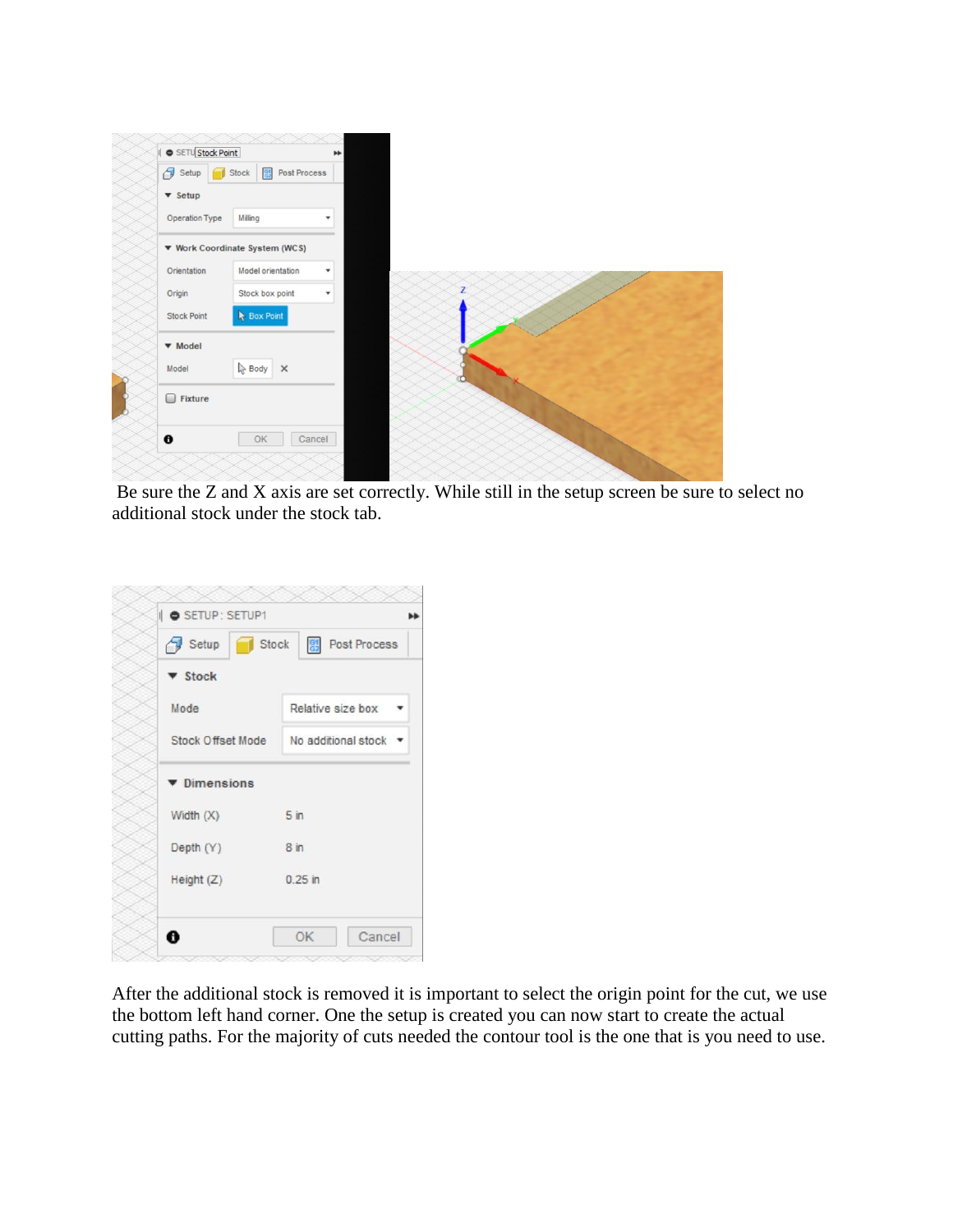

Once the contour is selected you can select the bit needed. For cutting metal and other hard materials the 1/8in bit is the one that is the best to use.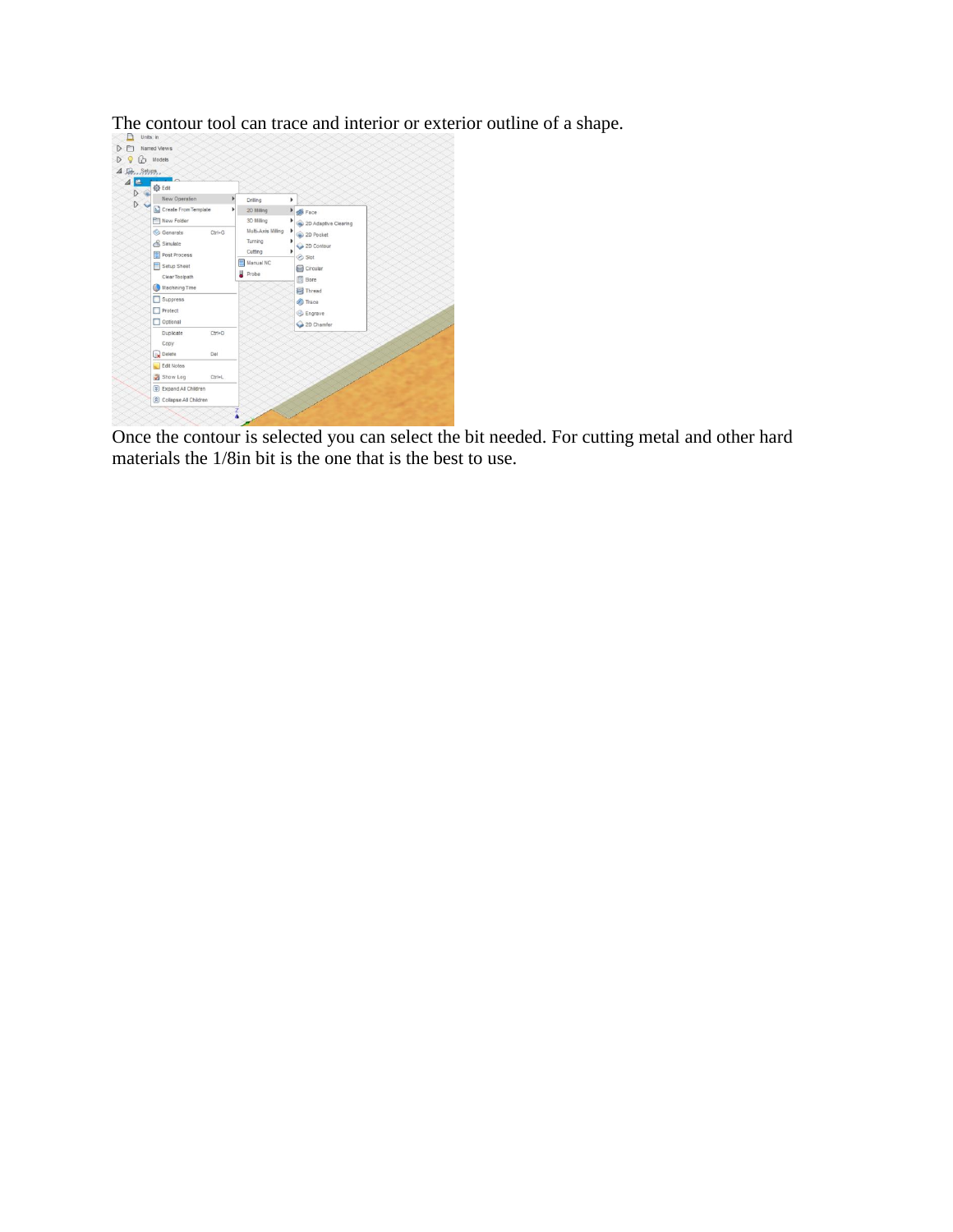For Lexan the Feeds and Speeds need to be set according to Appendix I. With Feeds and Speeds now set the maximum depth for the contour cut needs to be set this is done by changing the bottom height setting to match the actual thickness of the done by changing the bottom height setting to match the actual thickness of the material.

| <b>V</b> Tool           |                      |                       |                                     |                                      |                  |
|-------------------------|----------------------|-----------------------|-------------------------------------|--------------------------------------|------------------|
| Tool                    | Select               |                       |                                     |                                      |                  |
|                         | #1 - Ø1/8" flat (HAF |                       |                                     |                                      |                  |
| Coolant                 | Disabled             | ۳                     |                                     | 2D CONTOUR : 2D CONTOUR1             |                  |
| ▼ Feed & Speed          |                      |                       | ð<br>A                              | 固民<br>$\sigma$<br>▼ Clearance Height |                  |
|                         |                      | ۰                     | From                                | Retract height                       |                  |
| Spindle Speed           | 458.366 rpm          | ۰.                    | Offset                              | $0.4$ in                             |                  |
| Surface Speed           | 15 ft/min            | $\blacktriangle$      | $\blacktriangledown$ Retract Height |                                      |                  |
| Ramp Spindle Speed      | 458.366 rpm          | $\blacktriangle$<br>٠ | From                                | Stock top                            |                  |
| <b>Cutting Feedrate</b> | 15 in/min            | ۰<br>,                | Offset                              | $0.2$ in                             | $\ddot{\cdot}$   |
|                         | 0.0109083 in         | $\ddot{\cdot}$        | $\blacktriangledown$ Feed Height    |                                      |                  |
| Feed per Tooth          |                      |                       | From                                | Top height                           |                  |
| Lead-In Feedrate        | $5$ in/min           | ٠<br>,                | Offset                              | $0.2$ in                             | $\frac{1}{\tau}$ |
| Lead-Out Feedrate       | $5$ in/min           | ۸<br>$\bullet$        | ▼ Top Height                        |                                      |                  |
| Ramp Feedrate           | $5$ in/min           | $\blacktriangle$<br>۰ | From                                | Stock top                            |                  |
|                         |                      | ۰                     | Offset                              | $0$ in                               |                  |
| Plunge Feedrate         | $5$ in/min           | ,                     | ▼ Bottom Height                     |                                      |                  |
| Feed per Revolution     | 0.0109083 in         | $\ddot{\phantom{0}}$  | From                                | Selected contour(s)                  |                  |
|                         |                      |                       | Offset                              | $-0.03$ in                           | $\div$           |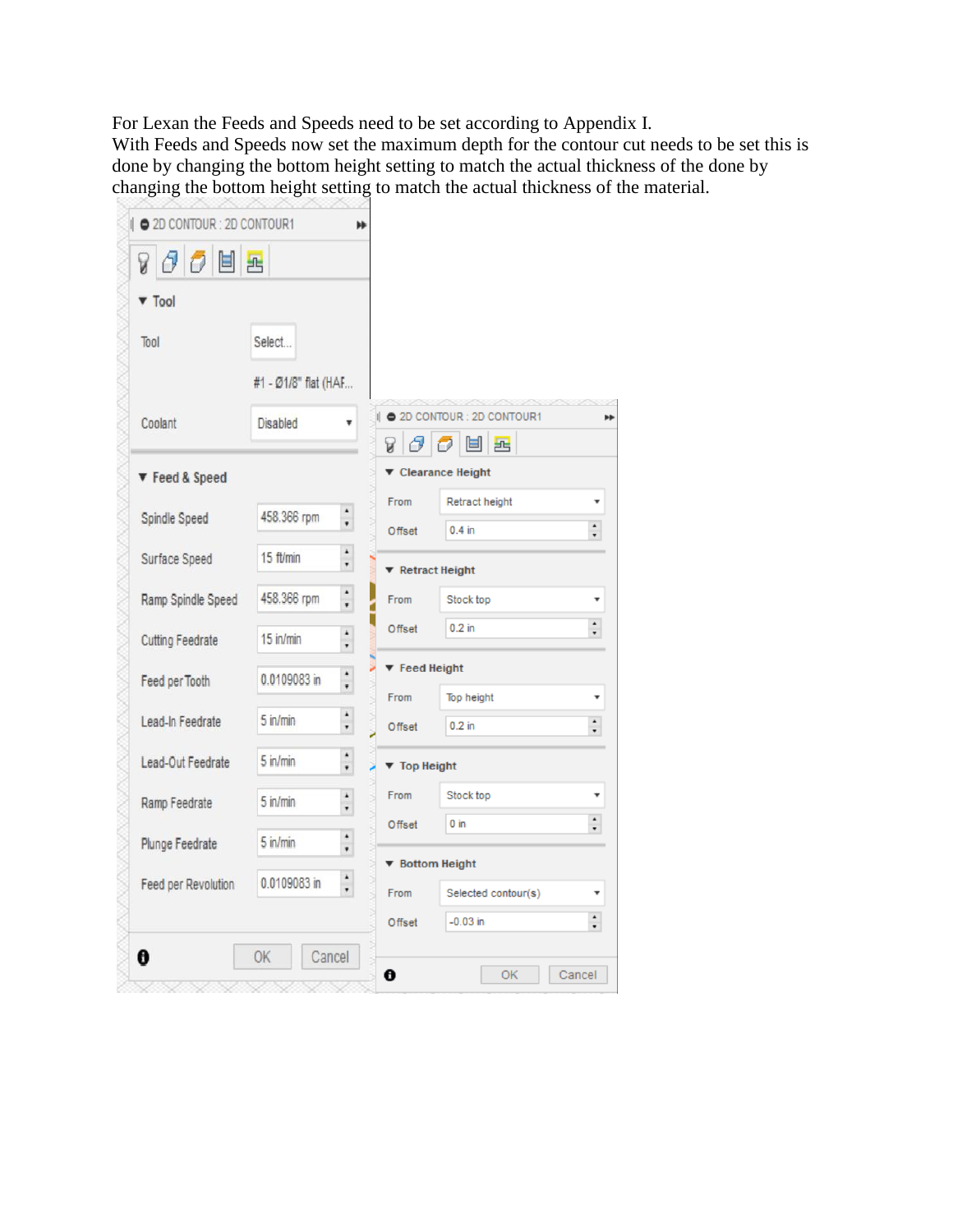This is important due to the fact that the thickness of the material is often not the same size that is shown in CAD. Before exiting the contour creation box it is necessary to change the number of depths that the bit goes through before reaching the bottom of the material. For metal 10 thousands of an inch is normally standard. For other materials it is best to search online and use good judgment to find the right cutting depth.

| 2D CONTOUR : 2D CONTOUR1                 |                               | н |  |  |  |
|------------------------------------------|-------------------------------|---|--|--|--|
| 700 E E                                  |                               |   |  |  |  |
| Passes                                   |                               |   |  |  |  |
| Tolerance                                | $\ddot{\cdot}$<br>$0.0004$ in |   |  |  |  |
| Sideways Compensati                      | Left (climb milli v           |   |  |  |  |
| Compensation Type<br>In computer         |                               |   |  |  |  |
| $0 \text{ in}$<br>Minimum Cutting Radius |                               |   |  |  |  |
| Finishing Smoothing De                   | 0 <sub>in</sub>               |   |  |  |  |
| Multiple Finishing Pass<br>◡             |                               |   |  |  |  |
| <b>Finish Feedrate</b>                   | 10 in/min                     |   |  |  |  |
| Repeat Finishing Pass                    |                               |   |  |  |  |
| <b>Finishing Overlap</b>                 | 0 in                          |   |  |  |  |
| <b>Lead End Distance</b>                 | 0 in                          |   |  |  |  |
| Outer Corner Mode<br>Roll around co      |                               |   |  |  |  |
| Tangential Fragment Ex                   | 0 in                          |   |  |  |  |
| Preserve Order                           |                               |   |  |  |  |
| Both Ways                                |                               |   |  |  |  |
| Roughing Passes                          |                               |   |  |  |  |
| ▼ Multiple Depths                        |                               |   |  |  |  |
| Maximum Roughing Ste                     | $0.04$ in                     |   |  |  |  |
| Finishing Stepdowns                      | $\mathbf{0}$                  |   |  |  |  |
| Finishing Stepdown                       | 0.008 in                      |   |  |  |  |
| Wall Taper Angle (deg)                   | 0 deg                         |   |  |  |  |
| Approach Mode                            | Along wall                    |   |  |  |  |
| Finish Only at Final Dej                 | ⊌                             |   |  |  |  |
| Rough Final                              | $\triangledown$               |   |  |  |  |
| Use Even Stepdowns                       |                               |   |  |  |  |
| Order by Depth                           |                               |   |  |  |  |
| Order by Islands                         |                               |   |  |  |  |
| Use Thin Wall                            |                               |   |  |  |  |
| Stock to Leave                           |                               |   |  |  |  |
| Smoothing                                |                               |   |  |  |  |
| Feed Optimization                        |                               |   |  |  |  |
| 0                                        | OK<br>Cancel                  |   |  |  |  |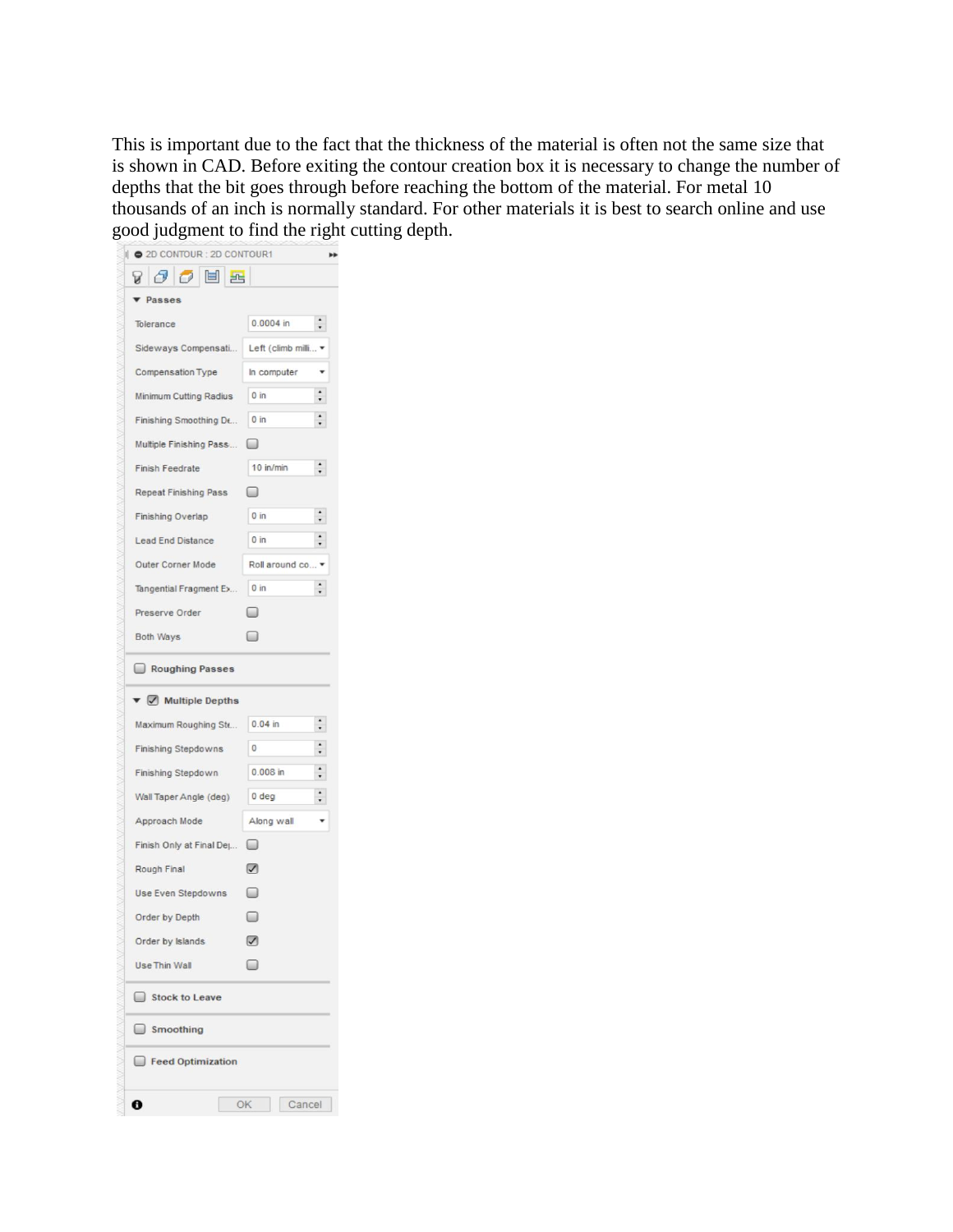Exporting the completed pathing of the part is a easier part of the process. The first step is to change the document units to millimeter. This is needed in order for the cutting software to more completely understand the instructions given to it since it was coded with metric natively. Once the document units are set it is necessary to re-generate the toolpaths. Right clicking on the setup tab allows for an option called post processes which will open the export screen.

| Units: mm                    | Named Views                                  | <b>Post Process</b>                                                                             |                                                                       | $\times$           |
|------------------------------|----------------------------------------------|-------------------------------------------------------------------------------------------------|-----------------------------------------------------------------------|--------------------|
| ſЬ                           | Models                                       | <b>Configuration Folder</b>                                                                     |                                                                       |                    |
| 4 B. Setups<br><b>EA</b> Set |                                              | C:\Users\natha\AppData\Local\Autodesk\webdeploy\production\1460235013ebd0c1e\                   |                                                                       | Setup              |
| $\triangleright$<br>D        | <b>卷</b> Edit<br>New Operation               | Post Configuration                                                                              |                                                                       |                    |
|                              | Create From Template<br><b>PT</b> New Folder | Enter search text                                                                               | All<br>All vendors<br>$\checkmark$                                    | $\checkmark$       |
|                              | <b>Generate</b><br>$Ctrl + G$                | Grbl / grbl                                                                                     | Open config<br>$\checkmark$                                           |                    |
|                              | Simulate                                     | Output folder                                                                                   |                                                                       | NC extension       |
|                              | Post Process<br>Setup Sheet                  | C:\Users\natha\AppData\Local\Fusion 360 CAM\nc<br>Open folder<br>$\overline{\phantom{a}}$<br>nc |                                                                       |                    |
|                              | Clear Toolpath<br>Machining Time             | Program Settings                                                                                |                                                                       |                    |
|                              | Suppress                                     | Program name or number                                                                          |                                                                       |                    |
|                              | Protect                                      | A-Frame-bothsides-1-8                                                                           | Property<br>(Built-in) Allow helical moves                            | Value<br>Yes       |
|                              | Optional                                     | Program comment                                                                                 | (Built-in) High feedrate mapping                                      | Preserve rapi      |
|                              | Duplicate<br>$Ctrl + D$                      |                                                                                                 | (Built-in) High feedrate                                              | $\Omega$           |
|                              | Copy                                         |                                                                                                 | (Built-in) Maximum circular radius                                    | 1000               |
|                              | Delete<br>Del                                | <b>Unit</b>                                                                                     | (Built-in) Minimum chord length<br>(Built-in) Minimum circular radius | 0.25<br>0.01       |
|                              | Edit Notes                                   | $\checkmark$<br>Document unit                                                                   | (Built-in) Tolerance                                                  | 0.002              |
|                              | Show Log<br>$Ctrl+L$                         | Reorder to minimize tool changes                                                                | Separate words with space                                             | Yes                |
|                              | <b>V</b> Expand All Children                 |                                                                                                 | Sequence number increment                                             | $\mathbf{1}$       |
|                              | Collapse All Children                        | Open NC file in editor                                                                          | Start sequence number                                                 | 10<br>$\checkmark$ |
|                              |                                              | Search for posts in our Autodesk HSM post library                                               | Post                                                                  | Cancel             |
|                              |                                              |                                                                                                 |                                                                       |                    |

Our router rus GRBL as the Gcode language. This allows for communication between the router and the computer running the Gcode from this point when post is pressed the file output folder and name can be set. After the file goes through exports a Gcode editor will appear. We need to delete line 12 which is a command that sets the speed of the router. With our configuration this line will cause a error if left in.

| $\blacksquare$                                          | E:/DL/A-Frame-bothsides-1-8.nc (Getting Started) - Brackets                                                                                                                                                                           | о<br>$\mathbf{x}$ |  |
|---------------------------------------------------------|---------------------------------------------------------------------------------------------------------------------------------------------------------------------------------------------------------------------------------------|-------------------|--|
| File Edit Find View Navigate Help                       |                                                                                                                                                                                                                                       |                   |  |
| 春 回<br><b>Working Files</b><br>A-Frame-bothsides-1-8.nc | $^{0}_{0}$<br>$\mathbb{1}$<br>(A-Frame-bothsides-1-8)<br>$\overline{2}$<br>(T1 D=3.175 CR=0 - ZMIN=-8.001 - flat end mill)<br>3<br>G90 G94<br>$\overline{4}$                                                                          |                   |  |
| Getting Started +<br>$\triangleright$ screenshots       | G17<br>5<br>G21<br>6<br>G28 G91 Z0<br>$\tau$<br>G90<br>8                                                                                                                                                                              |                   |  |
| index.html                                              | $\Theta$<br>(Bore1)<br>10<br>M9<br>11                                                                                                                                                                                                 |                   |  |
| main.css                                                | T1 M6<br>12<br>(0)<br>13<br>S458 M3<br>14<br>G54<br>15<br>G0 X95.25 Y41.345<br>16<br>Z15.24<br>17<br>$Z - 1.143$<br>18<br>G1 Z-2.858 F127<br>19                                                                                       |                   |  |
|                                                         | G18 G2 X95.567 Z-3.175 I0.317<br>20<br>G1 X95.726<br>21<br>G17 G3 X96.044 Y41.662 J0.317<br>フフ<br>X94.456 Z-3.675 I-0.794 F381<br>23<br>X96.044 Z-4.175 I0.794<br>24<br>X94.456 Z-4.675 I-0.794<br>25<br>X96.044 Z-5.175 I0.794<br>26 |                   |  |
|                                                         | Line 12, Column 1 - Selected 5 columns - 703 Lines<br><b>INS</b><br>Text $\overline{\phantom{1}}$<br>$\left( \begin{array}{c} \end{array} \right)$                                                                                    | Spaces: 4         |  |